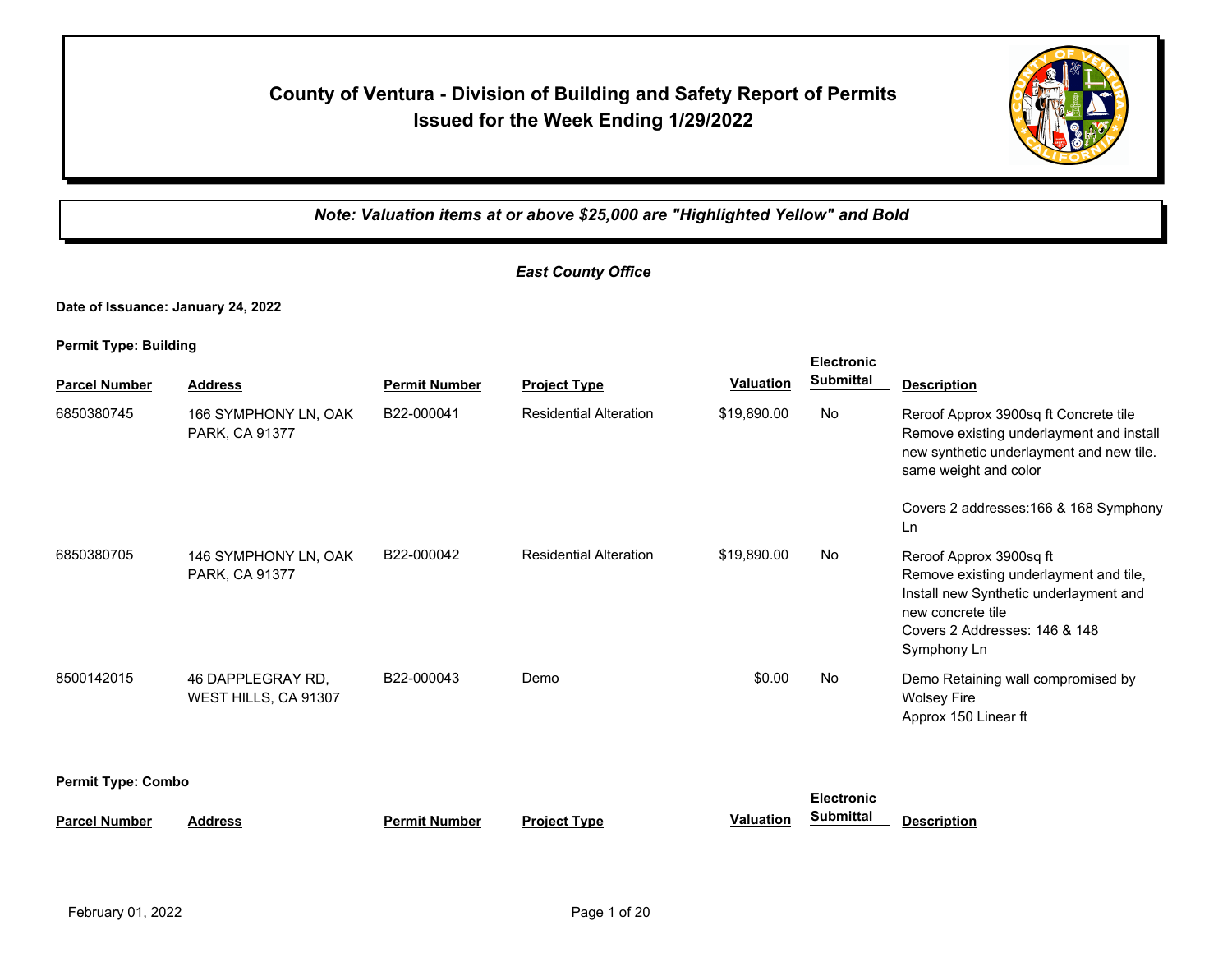#### *East County Office*

**Date of Issuance: January 24, 2022**

|                                    |                                                                       |                                    |                                    |                                 | <b>Electronic</b>      |                                                                                                                                                                                                                                                                                                                                                                                                                                                                                      |
|------------------------------------|-----------------------------------------------------------------------|------------------------------------|------------------------------------|---------------------------------|------------------------|--------------------------------------------------------------------------------------------------------------------------------------------------------------------------------------------------------------------------------------------------------------------------------------------------------------------------------------------------------------------------------------------------------------------------------------------------------------------------------------|
| <b>Parcel Number</b><br>6950253125 | <b>Address</b><br>280 W STAFFORD RD.<br>WESTLAKE VILLAGE, CA<br>91361 | <b>Permit Number</b><br>C19-001051 | <b>Project Type</b><br>Residential | <b>Valuation</b><br>\$50,299.00 | <b>Submittal</b><br>No | <b>Description</b><br>SFR- Remodel kitchen, 446 SF, remodel<br>living area and remove walls and fireplace<br>between kitchen, living room and dining<br>room, 754 SF, remodel powder room and<br>master bath, 360 SF. Convert one closet<br>to wine room, and one closet to pantry.<br>Remove two existing windows and replace<br>with glass bi-fold door, 144 SF. (2) pad<br>footings, 24 SF. Beams, valued per<br>Marshall Swift. Includes plumbing,<br>mechanical and electrical. |
| 6630093125                         | 461 CALLE YUCCA.<br>THOUSAND OAKS, CA<br>91360                        | C21-001085                         | Residential                        | \$268,322.20                    | Yes                    | Demo and Convert 2234 SF enclosed<br>patio with pool to a bonus room. Add new<br>concrete slab, to exiting footings, walls,<br>roof frame remain. New 2x12 ceiling joists<br>with drywall finish, roof insulation. Remove<br>skylights place with rafters sheathing and<br>reroof material, remove [2] windows 100<br>SF. exterior wall finish to replace window<br>openings. No plumbing electrical windows<br>or doors.<br>Used Garage conversion for valuation                    |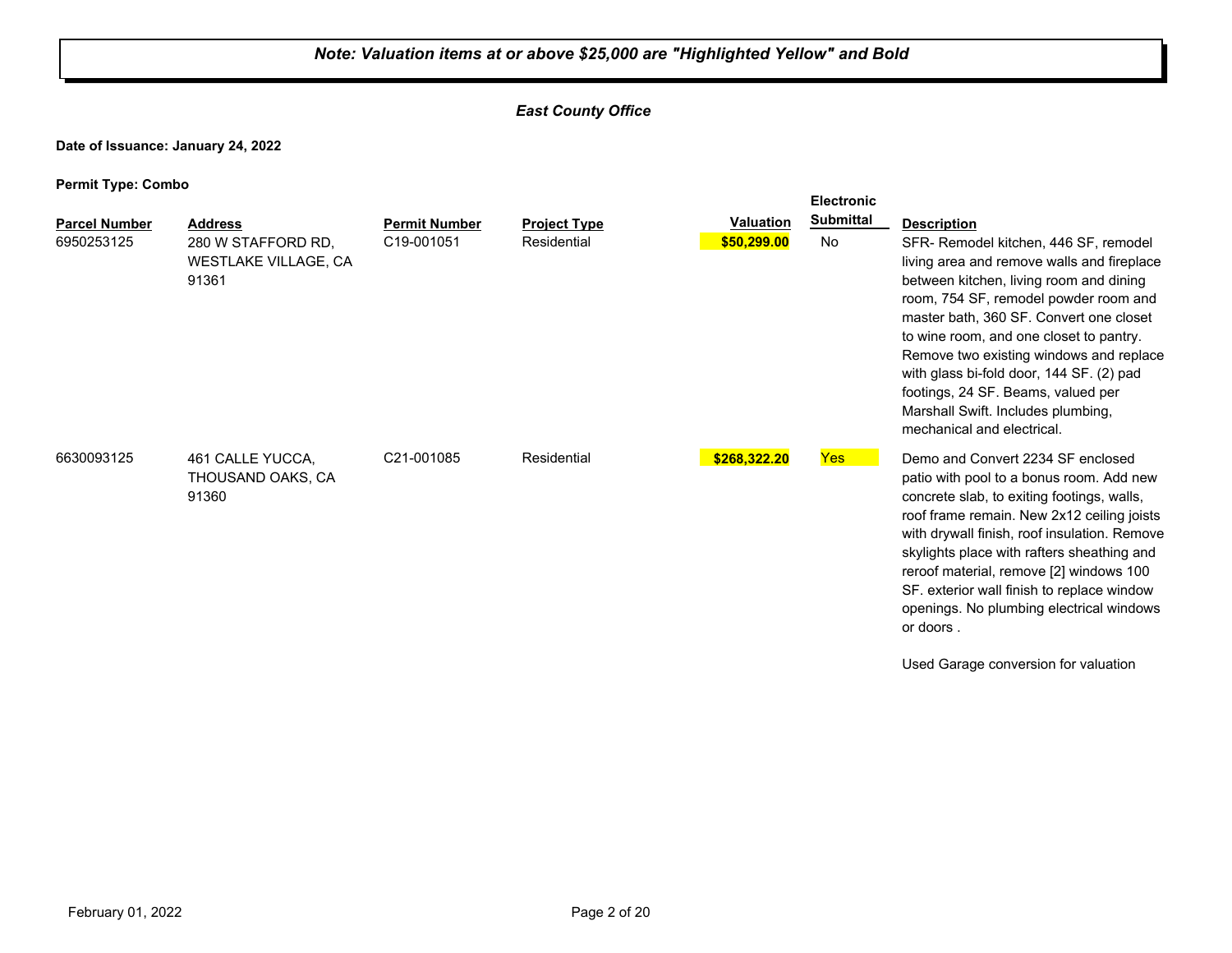#### *East County Office*

**Date of Issuance: January 24, 2022**

**Permit Type: Electrical**

|                      |                                           |                      |                     |                  | <b>Electronic</b> |                         |
|----------------------|-------------------------------------------|----------------------|---------------------|------------------|-------------------|-------------------------|
| <b>Parcel Number</b> | <b>Address</b>                            | <b>Permit Number</b> | <b>Project Type</b> | <b>Valuation</b> | <b>Submittal</b>  | <b>Description</b>      |
| 8500151015           | 89 DAPPLEGRAY RD.<br>WEST HILLS, CA 91307 | E22-000043           | Residential         | \$0.00           | No                | Temp Power Pole 125 amp |
| 8500142015           | 46 DAPPLEGRAY RD.<br>WEST HILLS, CA 91307 | E22-000044           | Residential         | \$0.00           | No                | Temp Power Pole 125amp  |

#### **Permit Type: Plumbing**

| . .                  |                                               |                      |                     |                  | <b>Electronic</b> |                                                  |
|----------------------|-----------------------------------------------|----------------------|---------------------|------------------|-------------------|--------------------------------------------------|
| <b>Parcel Number</b> | <b>Address</b>                                | <b>Permit Number</b> | <b>Project Type</b> | <b>Valuation</b> | <b>Submittal</b>  | <b>Description</b>                               |
| 8000011085           | 27 N KANAN RD, OAK<br>PARK, CA 91377          | P22-000002           | Residential         | \$0.00           | No                | Sewer Repair 85'                                 |
|                      |                                               |                      |                     |                  |                   | 1/21/22 added gas line repair for pool<br>heater |
| 6630176075           | 718 CALLE<br>MANDARINAS,<br>THOUSAND OAKS, CA | P22-000016           | Residential         | \$0.00           | No                | Replace 50gl Water heater in Garage              |

91360

**Date of Issuance: January 25, 2022**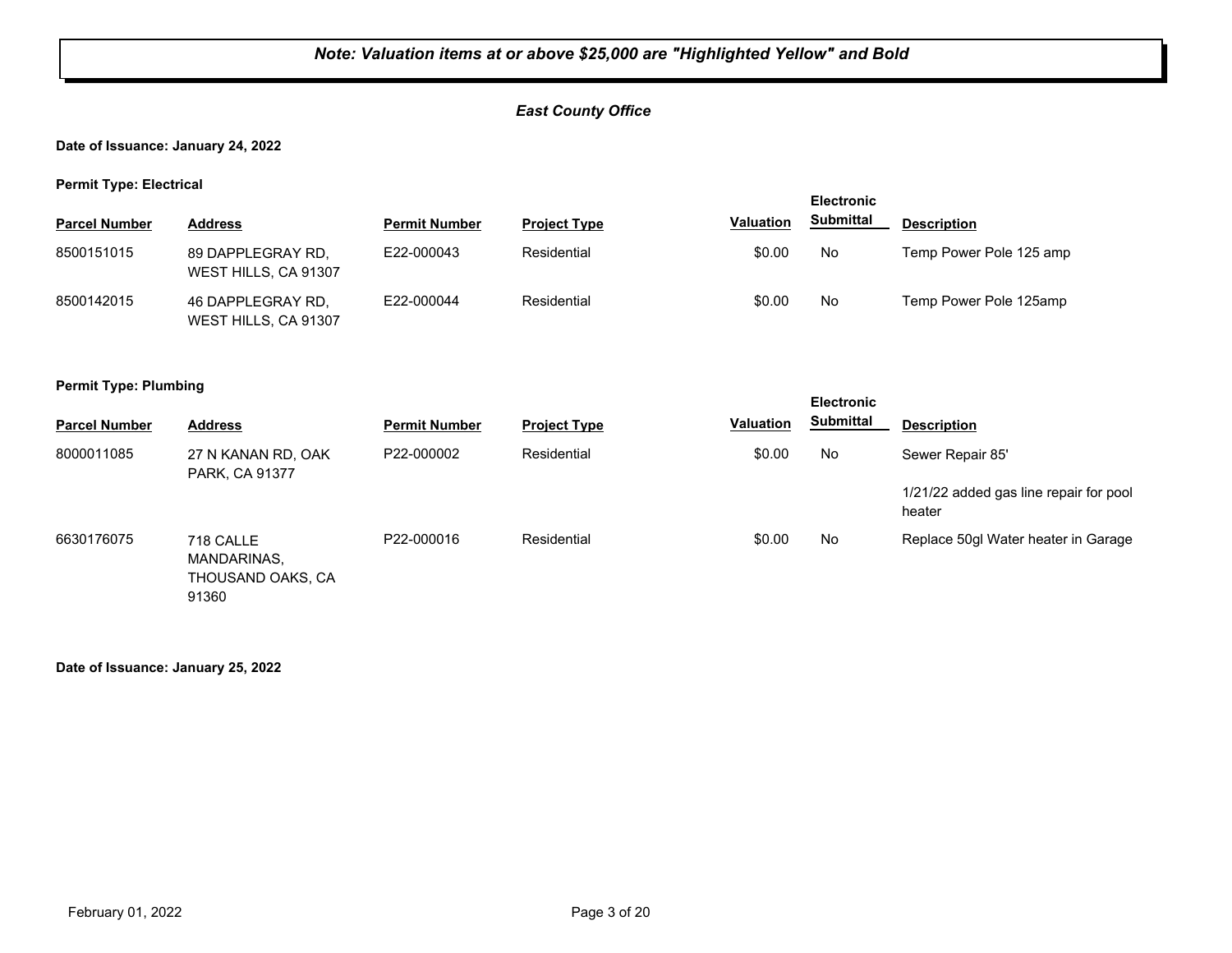## *East County Office*

**Date of Issuance: January 25, 2022**

**Permit Type: Building**

| <b>Electronic</b>    |                                                        |                      |                               |                  |                  |                                                                                            |
|----------------------|--------------------------------------------------------|----------------------|-------------------------------|------------------|------------------|--------------------------------------------------------------------------------------------|
| <b>Parcel Number</b> | <b>Address</b>                                         | <b>Permit Number</b> | <b>Project Type</b>           | <b>Valuation</b> | <b>Submittal</b> | <b>Description</b>                                                                         |
| 6950082070           | 474 LAKE SHERWOOD<br>DR, WESTLAKE<br>VILLAGE, CA 91361 | B22-000046           | <b>Residential Alteration</b> | \$10.789.20      | No               | Replace [22] windows in same location<br>486 SF                                            |
| 8000082195           | 6616 E MAPLEGROVE<br>ST, OAK PARK, CA 91377            | B22-000048           | <b>Residential Alteration</b> | \$4,420.00       | No               | Reroof approx. 2600 sq ft, remove existing<br>underlayment and install new comp<br>shingle |
|                      |                                                        |                      |                               |                  |                  | <b>OTC PERMIT</b>                                                                          |

**Permit Type: Combo**

| ----                 |                                                |                      |                     |             | <b>Electronic</b> |                                                   |
|----------------------|------------------------------------------------|----------------------|---------------------|-------------|-------------------|---------------------------------------------------|
| <b>Parcel Number</b> | Address                                        | <b>Permit Number</b> | <b>Project Type</b> | Valuation   | <b>Submittal</b>  | <b>Description</b>                                |
| 8000073115           | 6580 E PINION ST, OAK<br><b>PARK, CA 91377</b> | C22-000062           | PoolSpa             | \$13,807.60 | No                | POOL REMODEL. NEW EQUIPMENT<br>AND ADD BAJA SHELF |

#### **Permit Type: Electrical**

|                      |                                           |                      |                     |                  | <b>Electronic</b> |                                                                                           |
|----------------------|-------------------------------------------|----------------------|---------------------|------------------|-------------------|-------------------------------------------------------------------------------------------|
| <b>Parcel Number</b> | <b>Address</b>                            | <b>Permit Number</b> | <b>Project Type</b> | <b>Valuation</b> | <b>Submittal</b>  | <b>Description</b>                                                                        |
| 5190020045           | 12488 PRESILLA RD.<br>CAMARILLO, CA 93012 | E21-000832           | Residential         | \$0.00           | Yes               | Ground Mount Photovoltaic system (5.10<br>KW)                                             |
| 8010265285           | 6320 MARQUIS CT, OAK<br>PARK, CA 91377    | E22-000048           | Residential         | \$0.00           | No                | Adding [8] recessed lights, [1] fan, [5]<br>spot lights [2] ceiling lights to patio cover |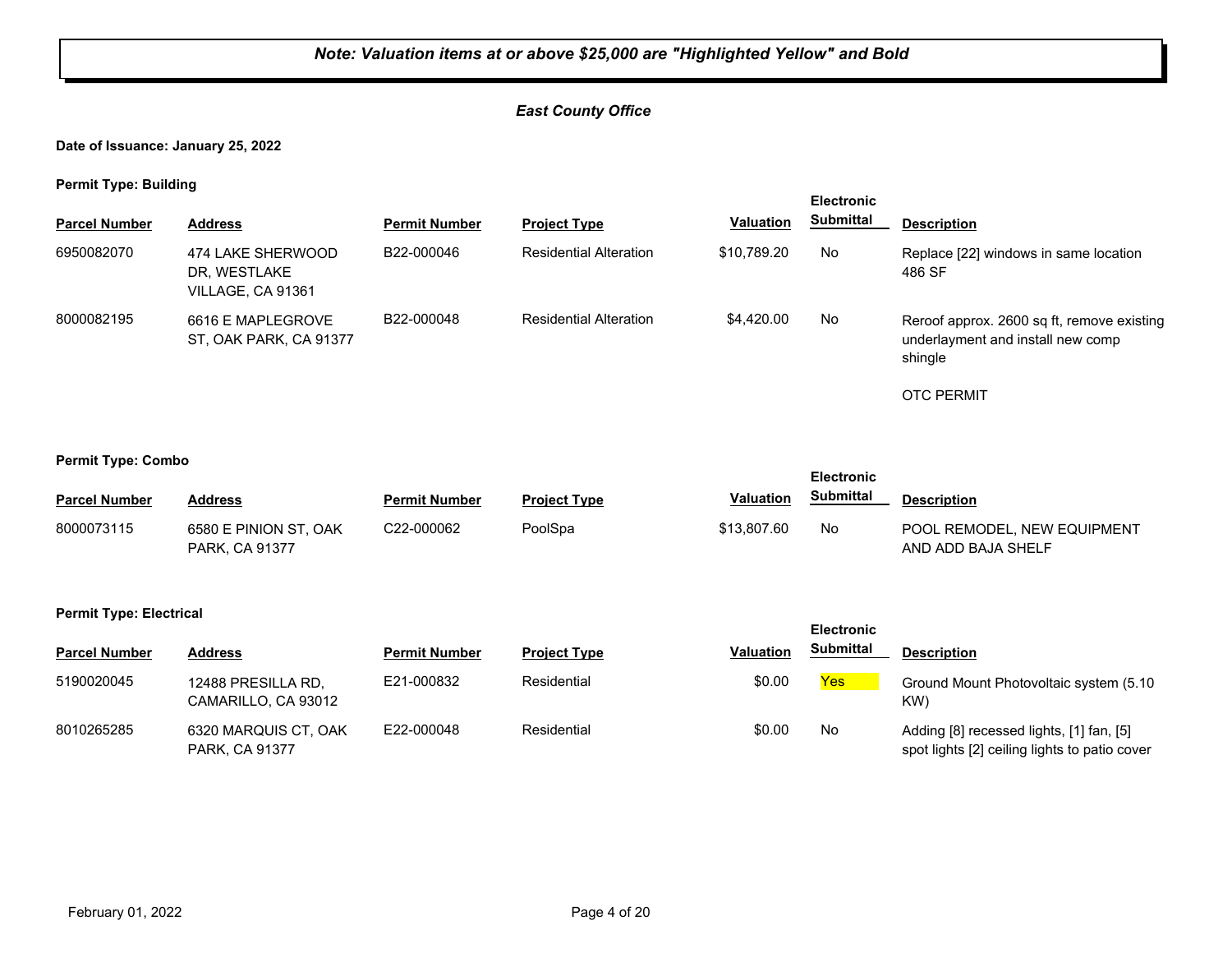#### *East County Office*

#### **Date of Issuance: January 25, 2022**

#### **Permit Type: Mechanical**

| . .                  |                                                         |                      |                     |                  | <b>Electronic</b> |                                                                                                     |
|----------------------|---------------------------------------------------------|----------------------|---------------------|------------------|-------------------|-----------------------------------------------------------------------------------------------------|
| <b>Parcel Number</b> | <b>Address</b>                                          | <b>Permit Number</b> | <b>Project Type</b> | <b>Valuation</b> | <b>Submittal</b>  | <b>Description</b>                                                                                  |
| 6920010020           | 782 POTRERO RD.<br><b>WESTLAKE VILLAGE, CA</b><br>91361 | M22-000015           | Residential         | \$0.00           | No                | C/O FAU (24KBTU) SAME LOCATION<br>(ATTIC)<br>C/O HEAT PUMP (2 TON) SAME<br>LOCATION<br>NO DUCT WORK |
| 8500160285           | 9 CONCHO LN, WEST<br><b>HILLS, CA 91307</b>             | M22-000021           | Residential         | \$0.00           | No                | Replace HVAC System no duct work<br>2 FAU and 2 Condensers in same location                         |

#### **Date of Issuance: January 26, 2022**

| <b>Parcel Number</b> | <b>Address</b>                          | <b>Permit Number</b> | <b>Project Type</b>           | <b>Valuation</b> | <b>Electronic</b><br><b>Submittal</b> | <b>Description</b>                                                                                                                               |
|----------------------|-----------------------------------------|----------------------|-------------------------------|------------------|---------------------------------------|--------------------------------------------------------------------------------------------------------------------------------------------------|
|                      |                                         |                      |                               |                  |                                       |                                                                                                                                                  |
| 8000081145           | 6598 E JOSHUA ST, OAK<br>PARK, CA 91377 | B21-001105           | <b>Residential Alteration</b> | \$5,780.00       | No                                    | TEAR OFF EXISTING COMP SHINGLE<br>EXISTING ROOF SHEATHING<br>NEW 30LB FELT<br>RE-ROOF APPROX 3400 SQ FT ROOF<br>COMP SHINGLE (COOL ROOF)         |
| 6680192045           | 449 BEN CT, NEWBURY<br>PARK, CA 91320   | B22-000016           | <b>Residential Alteration</b> | \$4,590.00       | No                                    | REMOVING EXISTING 3 LAYERS OF<br>ROOFING FOR HOUSE AND GARGAE.<br>INSTALL NEW UNDERLAYMNET AND<br>COMP ROOF SHINGLE                              |
| 8000082115           | 6599 TAMARIND ST, OAK<br>PARK, CA 91377 | B22-000050           | <b>Residential Alteration</b> | \$5,270,00       | No.                                   | Reroof Approx 3100sq ft Comp Shingle<br>Remove existing underlayment and<br>shingle, replace with synthetic<br>underlayment and new comp shingle |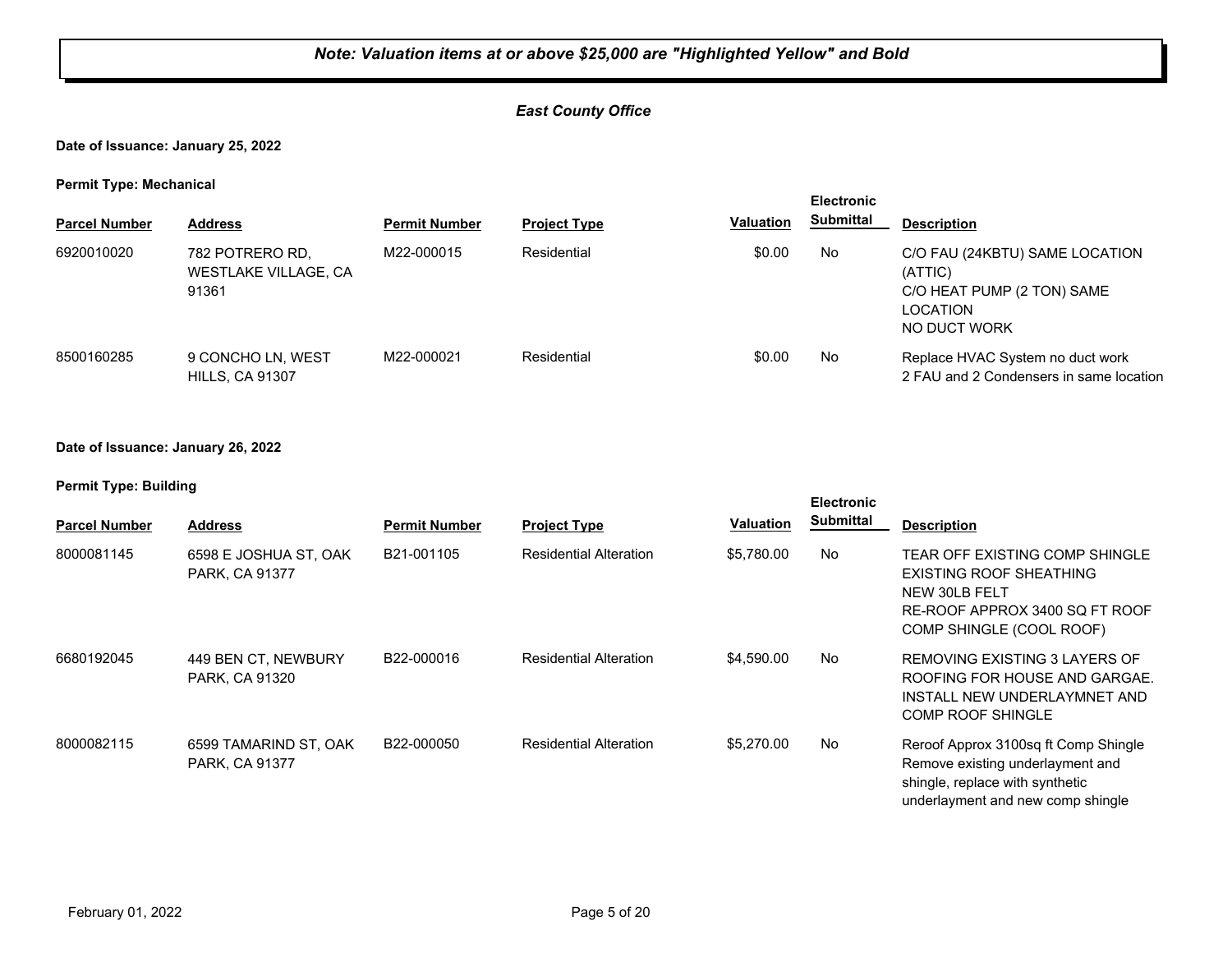|                                    | Note: Valuation items at or above \$25,000 are "Highlighted Yellow" and Bold |                      |                     |                  |                   |                                                                |  |  |  |  |
|------------------------------------|------------------------------------------------------------------------------|----------------------|---------------------|------------------|-------------------|----------------------------------------------------------------|--|--|--|--|
|                                    | <b>East County Office</b>                                                    |                      |                     |                  |                   |                                                                |  |  |  |  |
| Date of Issuance: January 26, 2022 |                                                                              |                      |                     |                  |                   |                                                                |  |  |  |  |
| <b>Permit Type: Combo</b>          |                                                                              |                      |                     |                  | <b>Electronic</b> |                                                                |  |  |  |  |
| <b>Parcel Number</b>               | <b>Address</b>                                                               | <b>Permit Number</b> | <b>Project Type</b> | <b>Valuation</b> | <b>Submittal</b>  | <b>Description</b>                                             |  |  |  |  |
| 6950410225                         | 2351 CALBOURNE CT.<br>VENTURA COUNTY, CA<br>99999                            | C21-000892           | <b>NSFR</b>         | \$83,035,60      | Yes               | New detached ADU (628 SF) with<br>attached Patio Cover (27 SF) |  |  |  |  |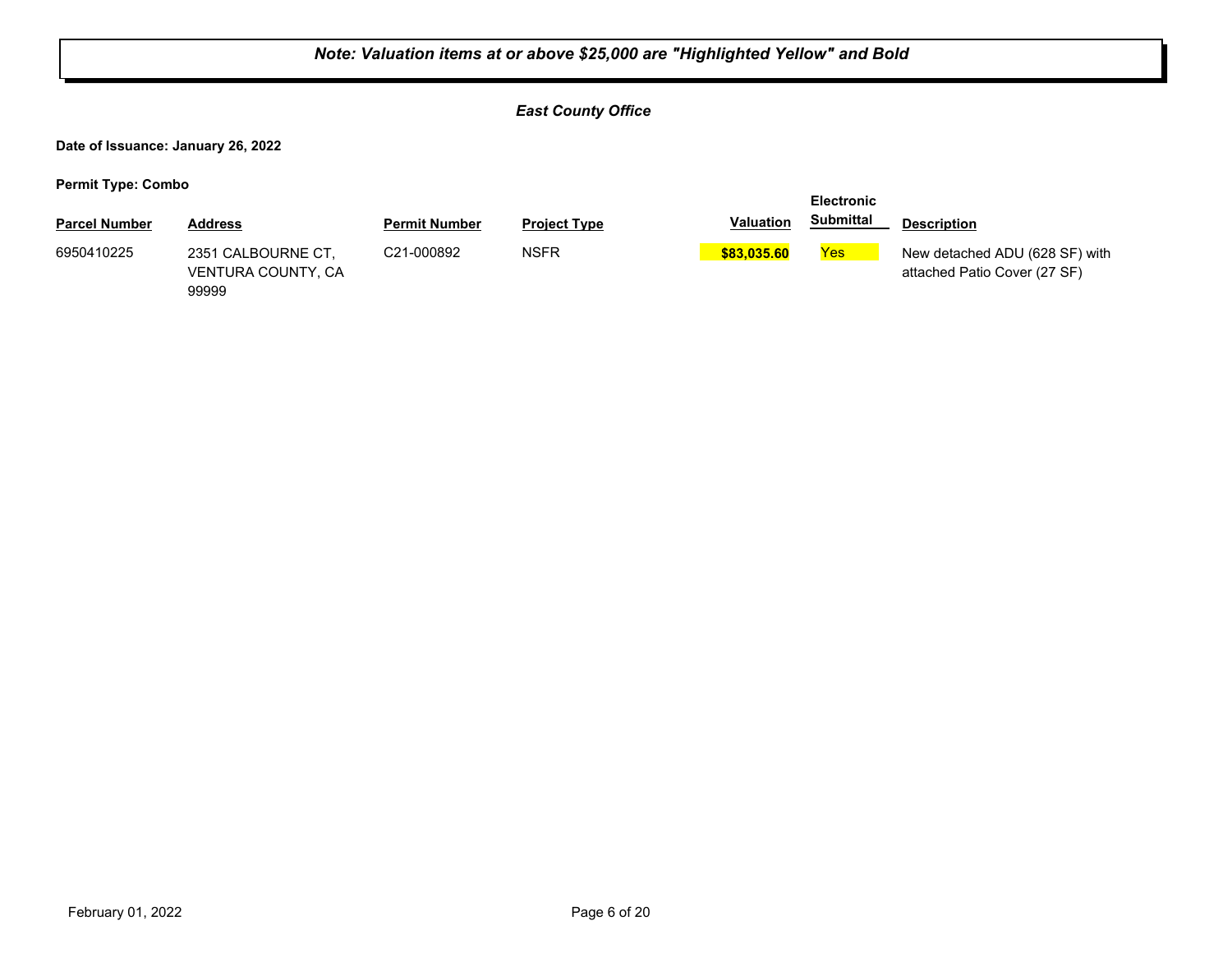#### *East County Office*

#### **Date of Issuance: January 26, 2022**

#### **Permit Type: Electrical**

|                      |                                                |                      |                     |                  | <b>Electronic</b> |                                                                                                                                                                                     |
|----------------------|------------------------------------------------|----------------------|---------------------|------------------|-------------------|-------------------------------------------------------------------------------------------------------------------------------------------------------------------------------------|
| <b>Parcel Number</b> | <b>Address</b>                                 | <b>Permit Number</b> | <b>Project Type</b> | <b>Valuation</b> | <b>Submittal</b>  | <b>Description</b>                                                                                                                                                                  |
| 6850322375           | 579 KELLWOOD CT, OAK<br>PARK, CA 91377         | E21-000996           | Residential         | \$0.00           | Yes               | Temporary Power Pole (100 underground<br>AMP) for Construction of NSFR (Woolsey<br>Fire Rebuild)                                                                                    |
| 8500083215           | 11 MARLBORO LN, WEST<br><b>HILLS, CA 91307</b> | E21-001174           | Residential         | \$0.00           | <b>Yes</b>        | Install Ground Mounted Photovoltaic<br>System (22 kW/DC), (2) PV sub panels<br>and<br>Upgrade Main Panel                                                                            |
| 5160160665           | 2792 N REDONDO CR.<br>CAMARILLO, CA 93012      | E21-001175           | Residential         | \$0.00           | Yes               | Install Roof Mounted Photovoltaic System<br>(20.4 kW) 51 modules and (1) 18 kW<br>Solar Battery backup system. Existing<br>loads will be relocated to 2-100A backup<br>loads panel. |
| 8000350045           | 371 MEDEA CREEK LN,<br>OAK PARK, CA 91377      | E21-001176           | Residential         | \$0.00           | <b>Yes</b>        | Install Roof Mounted PV (12.75 kW) 30<br>modules                                                                                                                                    |
| 8500071225           | 80 RANCHERO RD,<br>WEST HILLS, CA 91307        | E21-001191           | Residential         | \$0.00           | Yes               | Install battery system with (3) battery<br>backups                                                                                                                                  |
| 6850363125           | 405 CREMONA WY, OAK<br>PARK, CA 91377          | E22-000006           | Residential         | \$0.00           | <b>Yes</b>        | Install Roof Mounted Photovoltaic System<br>$(8.1 \text{ kW})$ 20 Modules                                                                                                           |
| 8000081145           | 6598 E JOSHUA ST, OAK<br>PARK, CA 91377        | E22-000019           | Residential         | \$0.00           | Yes               | Install Roof mounted Photovoltaic System<br>(8.0 kW DC)                                                                                                                             |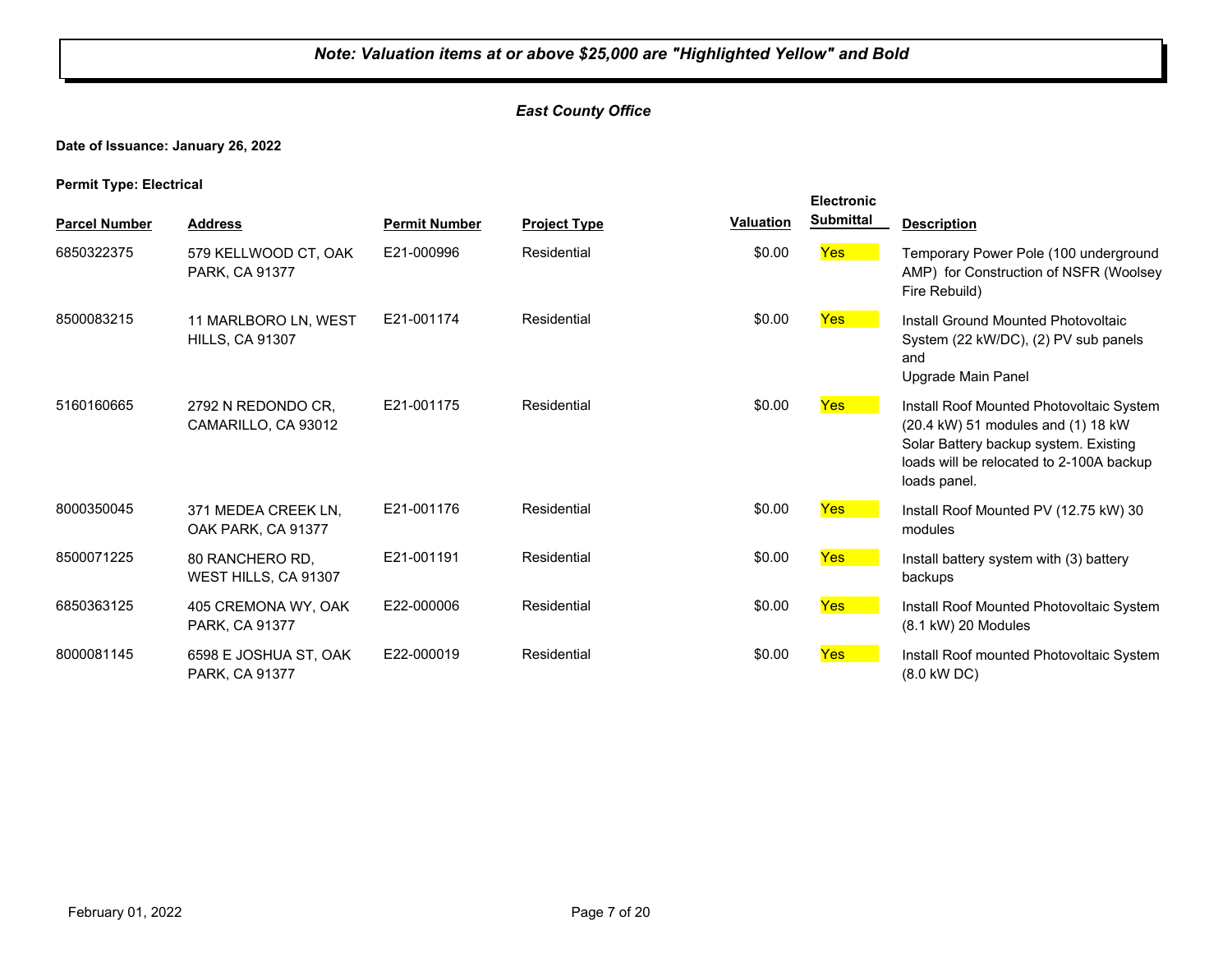#### *East County Office*

**Date of Issuance: January 26, 2022**

**Permit Type: Plumbing**

| <b>Parcel Number</b> | Address                                       | <b>Permit Number</b> | <b>Project Type</b> | <b>Valuation</b> | Submittal | <b>Description</b>   |
|----------------------|-----------------------------------------------|----------------------|---------------------|------------------|-----------|----------------------|
| 6680224055           | 153 DENA DR, NEWBURY<br><b>PARK, CA 91320</b> | P22-000019           | Residential         | \$0.00           | No        | Re-pipe entire house |

#### **Date of Issuance: January 27, 2022**

**Permit Type: Combo**

|                      |                                        |                         | <b>Electronic</b>   |                  |                  |                                                                                                                                                                              |
|----------------------|----------------------------------------|-------------------------|---------------------|------------------|------------------|------------------------------------------------------------------------------------------------------------------------------------------------------------------------------|
| <b>Parcel Number</b> | <b>Address</b>                         | <b>Permit Number</b>    | <b>Project Type</b> | <b>Valuation</b> | <b>Submittal</b> | <b>Description</b>                                                                                                                                                           |
| 6850271345           | 677 COVEWOOD ST.<br>OAK PARK, CA 91377 | C <sub>22</sub> -000006 | Residential         | \$399.60         | No               | REMODEL MASTER BATHROOM 1<br>SHOWER, 1 TUB, 1 TOILET & 2 SINKS<br><b>REMODEL GUEST BATHROOM 1</b><br>SHOWER, 1 TOILET & 1 SINK<br>REPLACE 2 WINDOWS<br>NO STRUCTURAL CHANGES |

#### **Permit Type: Plumbing**

| - -                  |                                               |                      |                     |                  | <b>Electronic</b> |                                             |
|----------------------|-----------------------------------------------|----------------------|---------------------|------------------|-------------------|---------------------------------------------|
| <b>Parcel Number</b> | Address                                       | <b>Permit Number</b> | <b>Project Type</b> | <b>Valuation</b> | <b>Submittal</b>  | <b>Description</b>                          |
| 6680216065           | 3287 MICHAEL DR.<br>NEWBURY PARK, CA<br>91320 | P22-000022           | Residential         | \$0.00           | No                | TRENCHLESS SEWER REPLACEMENT<br>APPROX 40FT |

**Date of Issuance: January 28, 2022**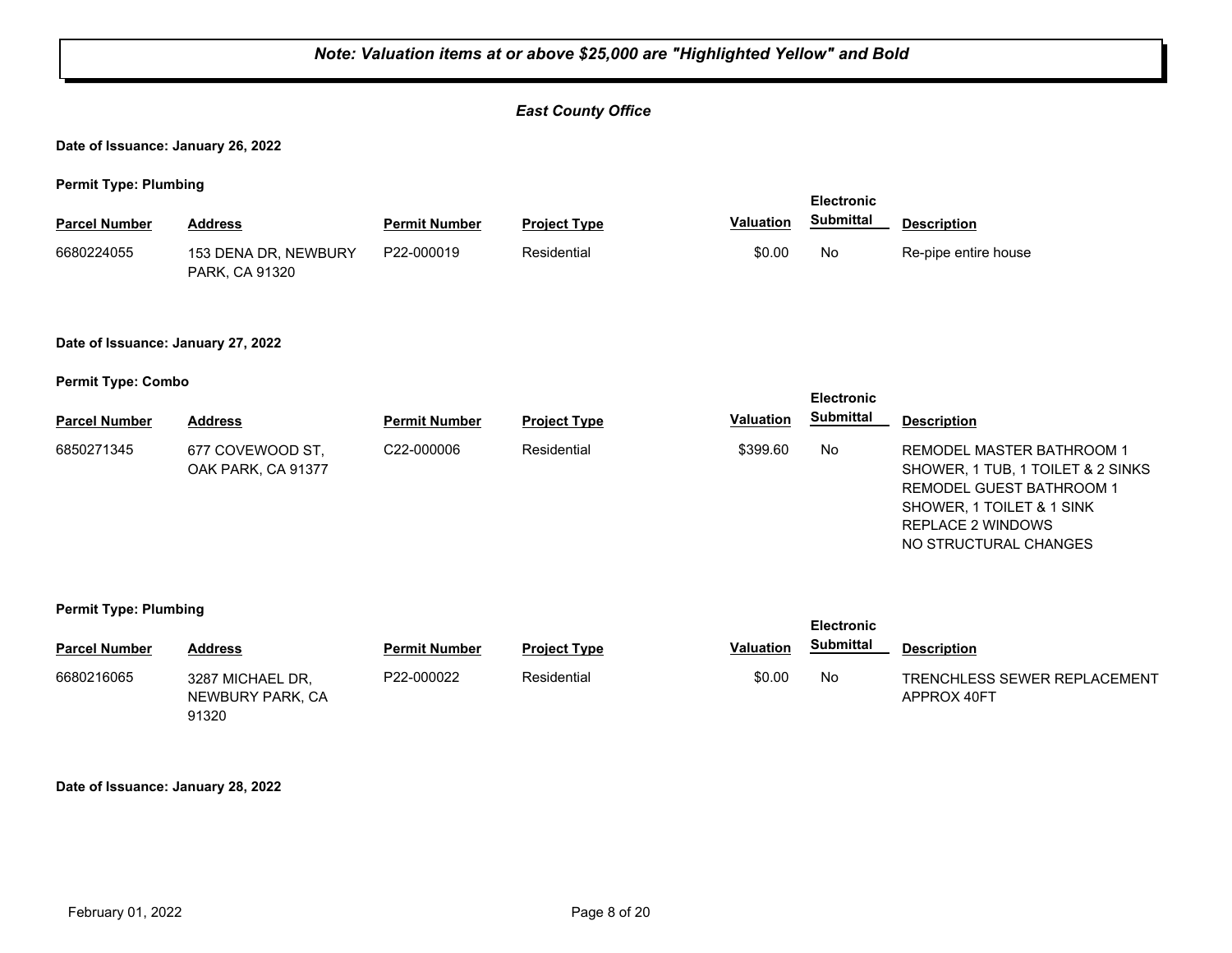#### *East County Office*

**Date of Issuance: January 28, 2022**

**Permit Type: Electrical**

|                      |                                           |                      |                     |                  | <b>Electronic</b> |                                                                                                                           |
|----------------------|-------------------------------------------|----------------------|---------------------|------------------|-------------------|---------------------------------------------------------------------------------------------------------------------------|
| <b>Parcel Number</b> | <b>Address</b>                            | <b>Permit Number</b> | <b>Project Type</b> | <b>Valuation</b> | <b>Submittal</b>  | <b>Description</b>                                                                                                        |
| 5160230215           | 11390 CHARISMA CT.<br>CAMARILLO, CA 93012 | E21-001188           | Residential         | \$0.00           | <b>Yes</b>        | Install Roof Mounted PV System (16.32)<br>kW) 48 modules and (2) Battery Backups                                          |
| 5160230255           | 11350 GLENSIDE LN.<br>CAMARILLO, CA 93012 | E22-000005           | Residential         | \$0.00           | <b>Yes</b>        | Install Roof Mounted Photovoltaic (12.8)<br>kW) 32 Panels 32 Microinverters and<br>upgrade main service panel to 200 AMP. |

#### **Permit Type: Mechanical**

|                      |                                            |                      |                     |                  | <b>Electronic</b> |                                 |
|----------------------|--------------------------------------------|----------------------|---------------------|------------------|-------------------|---------------------------------|
| <b>Parcel Number</b> | <b>Address</b>                             | <b>Permit Number</b> | <b>Project Type</b> | <b>Valuation</b> | <b>Submittal</b>  | <b>Description</b>              |
| 6680233085           | 142 CATHY DR.<br>NEWBURY PARK, CA<br>91320 | M22-000024           | Residential         | \$0.00           | <b>Yes</b>        | C/O Furnace (located in closet) |

**East County Office Valuation Subtotal: \$486,493.20**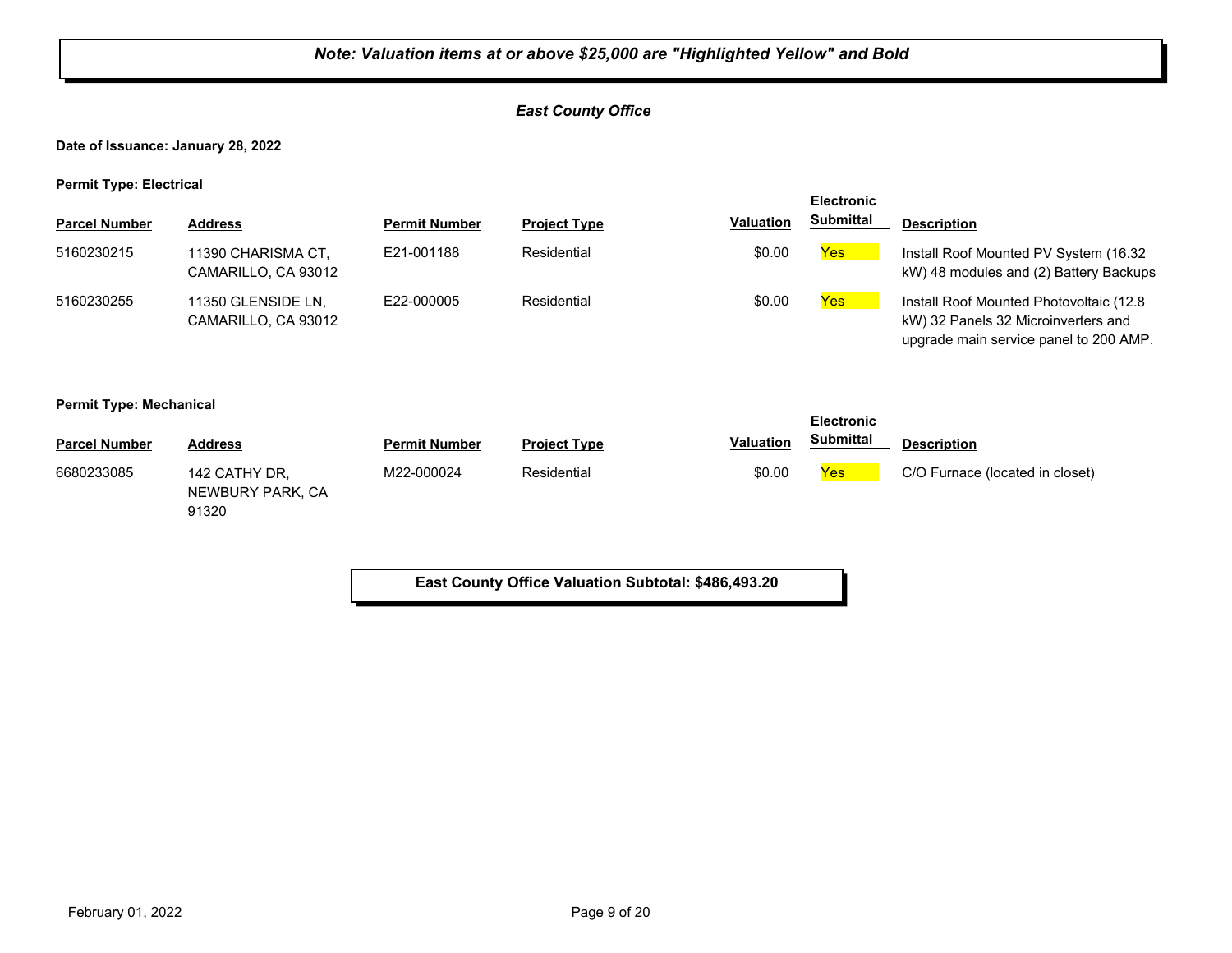#### *West County Office*

#### **Date of Issuance: January 24, 2022**

| . .                  |                                              |                      |                               |                  | <b>Electronic</b> |                                                                                                                      |
|----------------------|----------------------------------------------|----------------------|-------------------------------|------------------|-------------------|----------------------------------------------------------------------------------------------------------------------|
| <b>Parcel Number</b> | <b>Address</b>                               | <b>Permit Number</b> | <b>Project Type</b>           | <b>Valuation</b> | <b>Submittal</b>  | <b>Description</b>                                                                                                   |
| 0610124595           | 644 VINE ST. OAK VIEW.<br>CA 93022           | B21-001115           | <b>Residential Alteration</b> | \$2,550.00       | No                | Reroof 1,500SF comp shingles to existing<br>dwelling.                                                                |
| 2060234100           | 3417 OCEAN DR.<br>OXNARD, CA 93035           | B21-001118           | <b>Residential Alteration</b> | \$3,060.00       | No                | Reroof 1,800SF comp shingles to existing<br>dwelling and attached garage.                                            |
| 0340260035           | 11077 RODEO DR. OAK<br><b>VIEW, CA 93022</b> | B22-000024           | <b>Residential Alteration</b> | \$24,990.00      | Yes <sup>1</sup>  | Reroof using existing tile (4900 SF),<br>replace existing tile. Supply and install 2<br>layers of tile underlayment. |
| 0170142010           | 350 MESA DR, OJAI, CA<br>93023               | B22-000030           | <b>Residential Alteration</b> | \$4,080,00       | No                | Reroof 2,400SF comp shingles to existing<br>dwelling and garage.                                                     |
| 0330060525           | 583 VILLANOVA RD.<br>OJAI, CA 93023          | B22-000031           | <b>Residential Alteration</b> | \$7.980.00       | No                | Reroof 3,800SF comp shingles and 800SF<br>built up roofing to existing dwelling.                                     |
| 1510080145           | 72 BRENTFORD CT.<br>CAMARILLO, CA 93010      | B22-000033           | <b>Residential Alteration</b> | \$10,200.00      | No                | Reroof 6,000SF comp shingles to<br>dwelling.                                                                         |

| <b>Permit Type: Combo</b> |                                        |                      |                     |                  |                                       |                                                           |
|---------------------------|----------------------------------------|----------------------|---------------------|------------------|---------------------------------------|-----------------------------------------------------------|
| <b>Parcel Number</b>      | <b>Address</b>                         | <b>Permit Number</b> | <b>Project Type</b> | <b>Valuation</b> | <b>Electronic</b><br><b>Submittal</b> | <b>Description</b>                                        |
| 0170194090                | 213 S PADRE JUAN AV,<br>OJAI, CA 93023 | C21-000866           | Residential         | \$153,029,60     | Yes                                   | Convert existing 1,576 SF attached<br>garage into an ADU. |
| 1510040075                | 231 W LOOP DR,<br>CAMARILLO, CA 93010  | C21-001152           | Residential         | \$24.768.00      | Yes                                   | new detached 2-car garage 720 sf                          |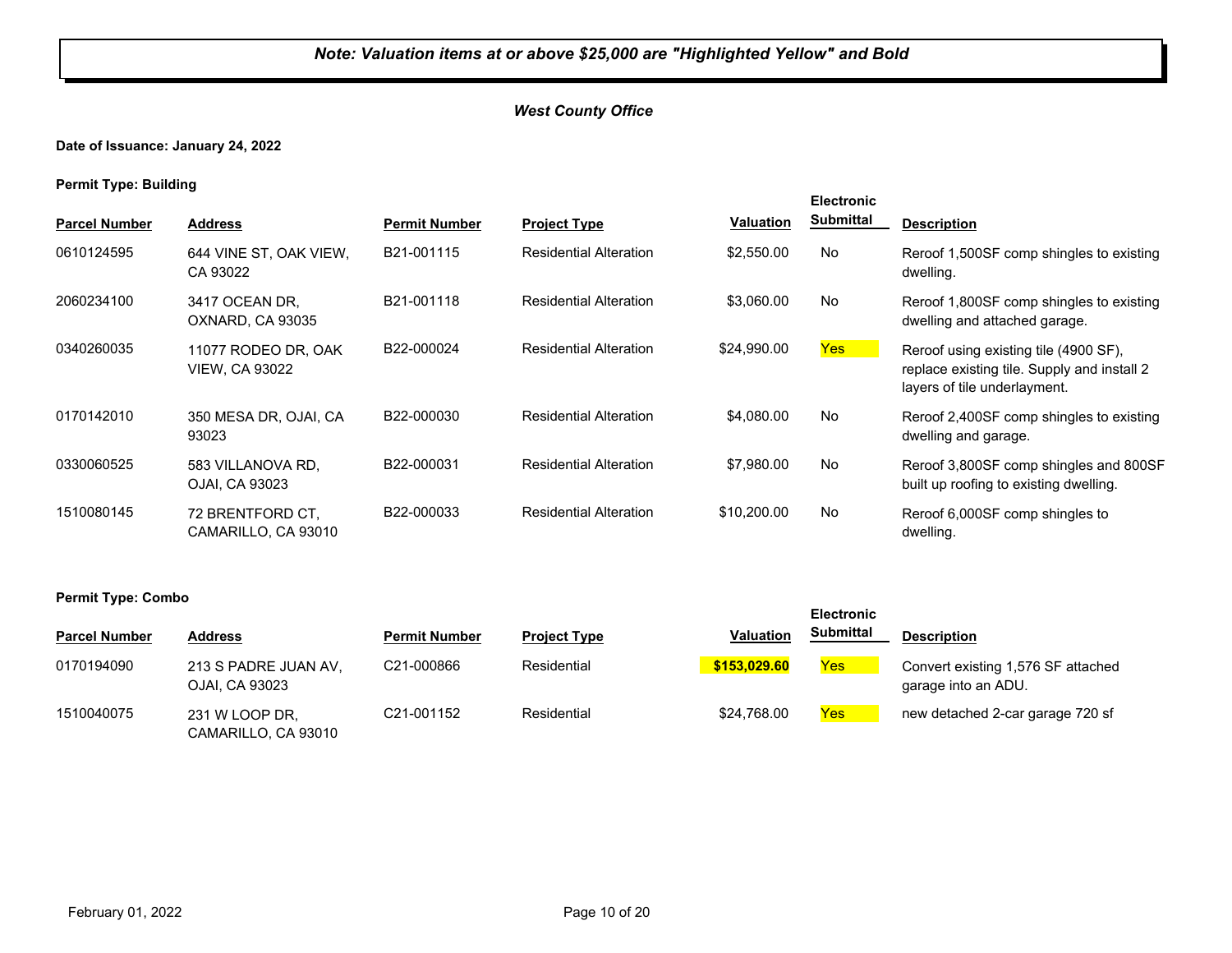#### *West County Office*

**Date of Issuance: January 24, 2022**

**Permit Type: Electrical**

| - -                  |                                            |                      |                     |                  | <b>Electronic</b> |                                                                                                          |
|----------------------|--------------------------------------------|----------------------|---------------------|------------------|-------------------|----------------------------------------------------------------------------------------------------------|
| <b>Parcel Number</b> | <b>Address</b>                             | <b>Permit Number</b> | <b>Project Type</b> | <b>Valuation</b> | Submittal         | <b>Description</b>                                                                                       |
| 0610021080           | 88 MOUNTAIN VIEW ST.<br>OAK VIEW. CA 93022 | E21-001052           | Residential         | \$0.00           | <b>Yes</b>        | Install roof mounted solar PV 5.95KW.<br>with 17 panels and new tesla powerwall to<br>existing dwelling. |

#### **Date of Issuance: January 25, 2022**

| - -                  |                                              |                      |                               |                  | <b>Electronic</b> |                                                                                                    |
|----------------------|----------------------------------------------|----------------------|-------------------------------|------------------|-------------------|----------------------------------------------------------------------------------------------------|
| <b>Parcel Number</b> | <b>Address</b>                               | <b>Permit Number</b> | <b>Project Type</b>           | <b>Valuation</b> | Submittal         | <b>Description</b>                                                                                 |
| 0180181085           | 1114 ALVIRIA DR, OJAI,<br>CA 93023           | B22-000021           | <b>Residential Alteration</b> | \$4,250,00       | No                | Reroof house, remove existing and apply<br>comp shingles, 2500 SF                                  |
| 0600252340           | 8067 SANTA ANA RD.<br>VENTURA, CA 93001      | B22-000045           | <b>Residential Alteration</b> | \$4,080,00       | No                | remove old shingle roof install new 30 year<br>shingle roof 2,400 sf                               |
| 0310093095           | 85 ROCKAWAY RD, OAK<br><b>VIEW, CA 93022</b> | B22-000047           | <b>Residential Addition</b>   | \$4,250,00       | No                | remove and replace existing roofing over<br>house and garage install new comp<br>shingles 2,500 sf |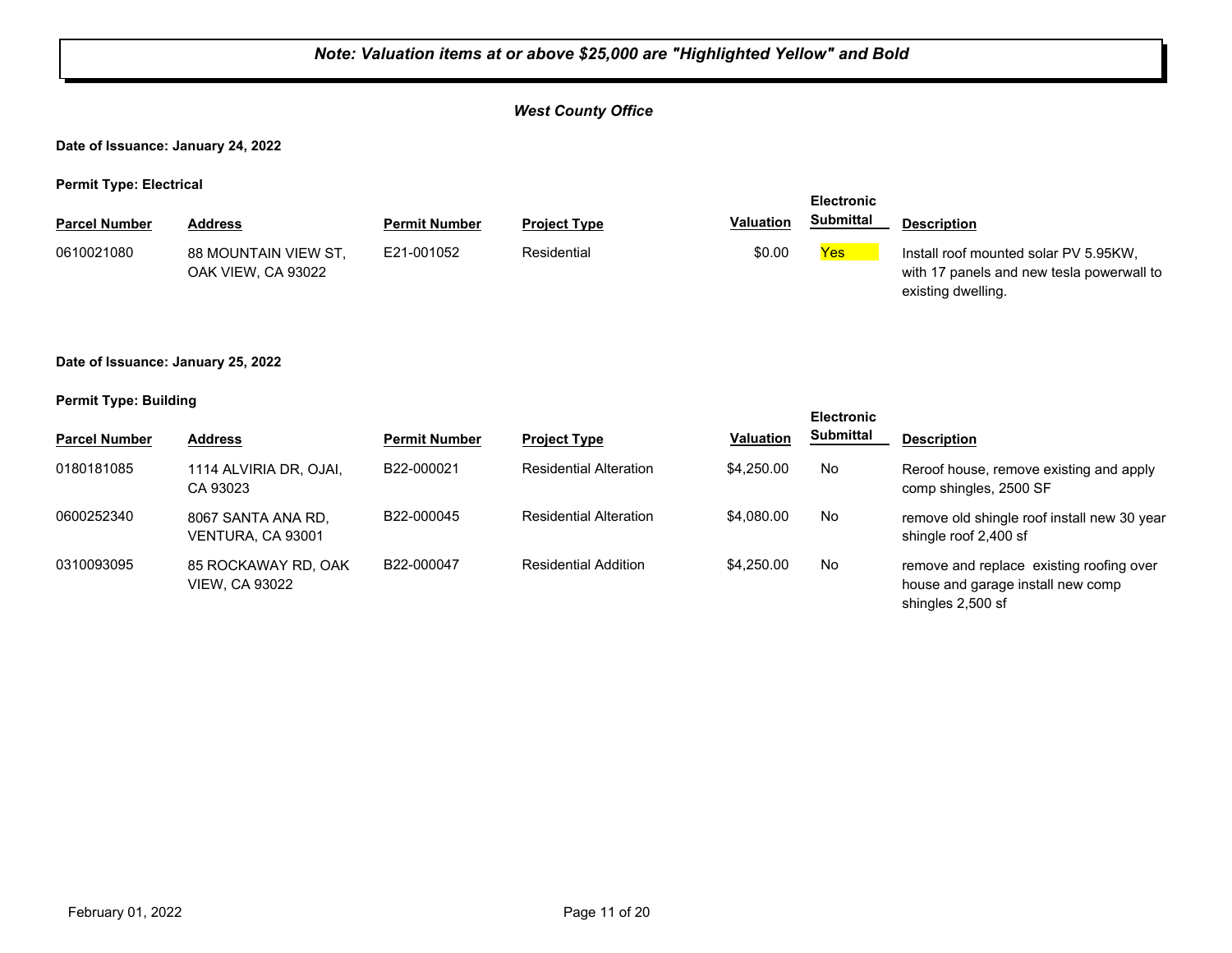#### *West County Office*

**Date of Issuance: January 25, 2022**

| <b>Parcel Number</b> | <b>Address</b>                           | <b>Permit Number</b> | <b>Project Type</b> | <b>Valuation</b> | <b>Submittal</b> | <b>Description</b>                                                                                                                                                                                                                  |
|----------------------|------------------------------------------|----------------------|---------------------|------------------|------------------|-------------------------------------------------------------------------------------------------------------------------------------------------------------------------------------------------------------------------------------|
| 7000230315           | 11836 E EBBTIDE LN,<br>MALIBU, CA 90265  | C21-000392           | <b>NSFR</b>         | \$145,881.40     | <b>Yes</b>       | Woolsey Fire Rebuild - SAP18-00267 -<br>Original 957 sq. ft. townhome - Construct<br>new, an upper unit 957 sq. ft. three story<br>townhome with 242 sq. ft. upper level<br>balcony and 202 sq. ft. open garage                     |
|                      |                                          |                      |                     |                  |                  | Plans associated with C21-000393.                                                                                                                                                                                                   |
| 7000230305           | 11838 E EBBTIDE LN.<br>MALIBU, CA 90265  | C21-000393           | <b>NSFR</b>         | \$177,328.60     | <b>Yes</b>       | Woolsey Fire Rebuild - SAP18-00268 -<br>Original 1,222 sq. ft. townhome --<br>Construct a new lower unit 1,222 sq. ft.<br>townhome with 66 sq. ft. lower level<br>balcony, 149 sq. ft. mid level balcony, and<br>189 sq. ft. garage |
|                      |                                          |                      |                     |                  |                  | Plans associated with C21-000392.                                                                                                                                                                                                   |
| 7000230405           | 11862 E EBB TIDE LN,<br>MALIBU, CA 90265 | C21-000394           | <b>NSFR</b>         | \$176,317.30     | Yes              | Woolsey Fire Rebuild - SAP18-00265 -<br>Original 1,223 sq. ft. townhome --<br>Construct a new lower unit 1,223 sq. ft.<br>townhome with 66 sq. ft. lower level<br>balcony, 102 sq. ft. mid level balcony, and<br>189 sq. ft. garage |
|                      |                                          |                      |                     |                  |                  | Plans associated with C21-000395.                                                                                                                                                                                                   |
| 7000230415           | 11864 E EBB TIDE LN.<br>MALIBU, CA 90265 | C21-000395           | <b>NSFR</b>         | \$146,642.10     | Yes              | Woolsey Fire Rebuild - SAP18-00264 -<br>original 954 sq. ft. townhome -- Construct<br>a new upper unit 954 sq. ft. townhome<br>with 197 sq. ft. balcony and 200 sq. ft.<br>garage                                                   |
|                      |                                          |                      |                     |                  |                  | Plans associated with C21-000394.                                                                                                                                                                                                   |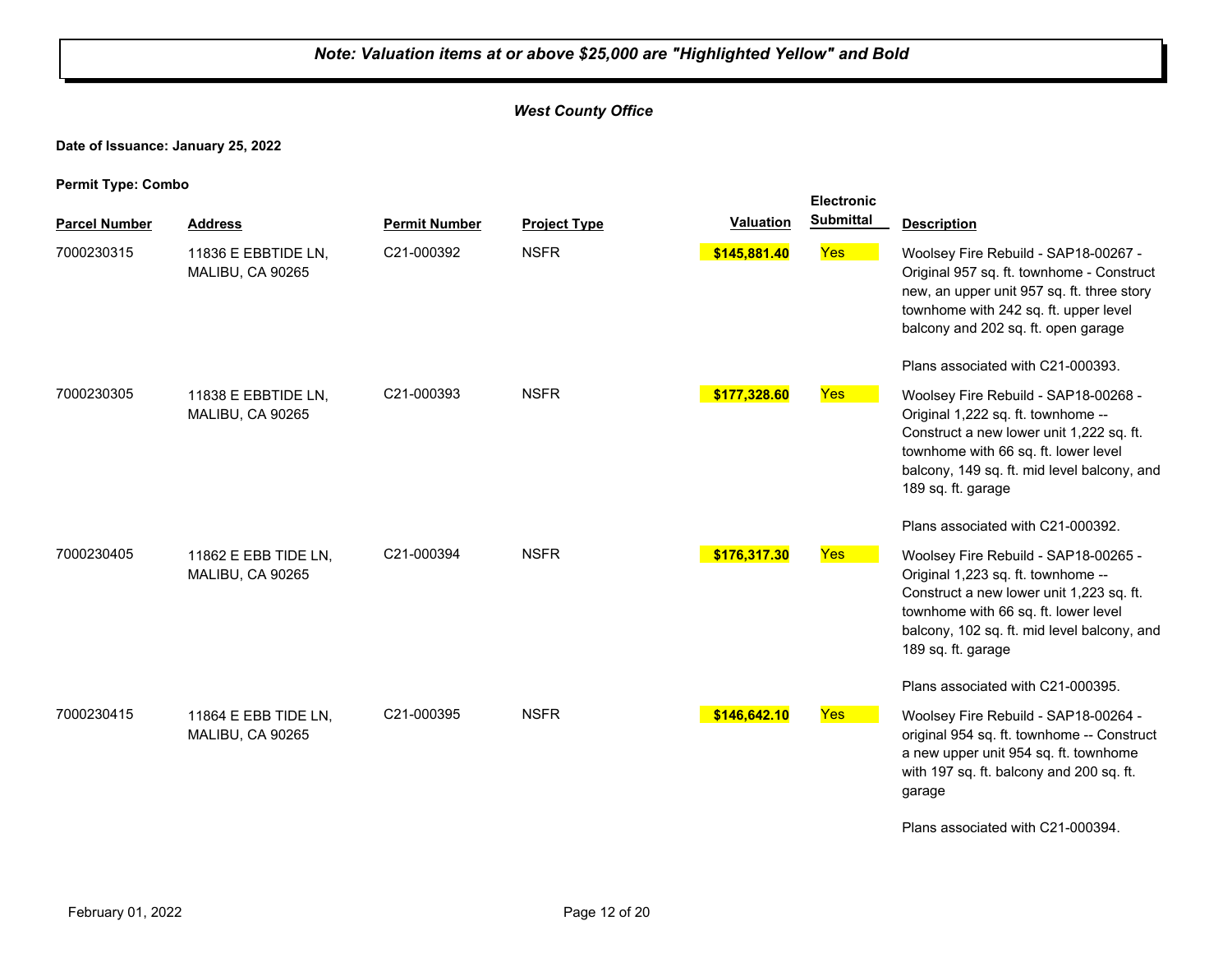#### *West County Office*

**Date of Issuance: January 25, 2022**

|                                    |                                                           |                                    |                                    |                                  | <b>Electronic</b>       |                                                                                                                                                                                                                    |
|------------------------------------|-----------------------------------------------------------|------------------------------------|------------------------------------|----------------------------------|-------------------------|--------------------------------------------------------------------------------------------------------------------------------------------------------------------------------------------------------------------|
| <b>Parcel Number</b><br>7000250135 | <b>Address</b><br>11966 OCEANAIRE LN,<br>MALIBU, CA 90265 | <b>Permit Number</b><br>C21-000396 | <b>Project Type</b><br><b>NSFR</b> | <b>Valuation</b><br>\$150,022.00 | <b>Submittal</b><br>Yes | <b>Description</b><br>Woolsey Fire Rebuild -- SAP18-00275 --<br>Original 972 sq. ft. townhome -- Construct<br>new 972 sq. ft. townhome                                                                             |
| 7000250145                         | 11968 OCEANAIRE LN,<br>MALIBU, CA 90265                   | C21-000397                         | <b>NSFR</b>                        | \$148,950.20                     | Yes                     | Ref. C21-000397<br>Woolsey Fire Rebuild -- SAP18-00276 --<br>Original 938 sq. ft. townhome -- Construct                                                                                                            |
|                                    |                                                           |                                    |                                    |                                  |                         | new 938 sq. ft. townhome<br>Ref. C21-000396.                                                                                                                                                                       |
| 7000240215                         | 11962 E WHALERS LN,<br>MALIBU, CA 90265                   | C21-000401                         | Residential                        | \$146,619.20                     | Yes                     | Rebuild of a 3-story, two-unit residential<br>condo destroyed in the Thomas Fire.<br>Rebuild consist of 12SF mid level, 942SF<br>upper level, 197SF upper lever balcony<br>and 200SF garage.                       |
|                                    |                                                           |                                    |                                    |                                  |                         | Ref. SAP18-00273<br>Plans associated with C21-000409.                                                                                                                                                              |
| 7000240185                         | 11952 E WHALERS LN,<br>MALIBU, CA 90265                   | C21-000407                         | <b>NSFR</b>                        | \$184,294.80                     | Yes                     | Rebuild of a 3-story, two-unit residential<br>condo destroyed in the Thomas Fire.<br>Rebuild consist of 549SF lower level,<br>681SF mid level, 66SF lower balcony,<br>102SF mid level balcony and 189SF<br>garage. |
|                                    |                                                           |                                    |                                    |                                  |                         | Ref. SAP18-00277                                                                                                                                                                                                   |
|                                    |                                                           |                                    |                                    |                                  |                         | Plans associated with C21-000408.                                                                                                                                                                                  |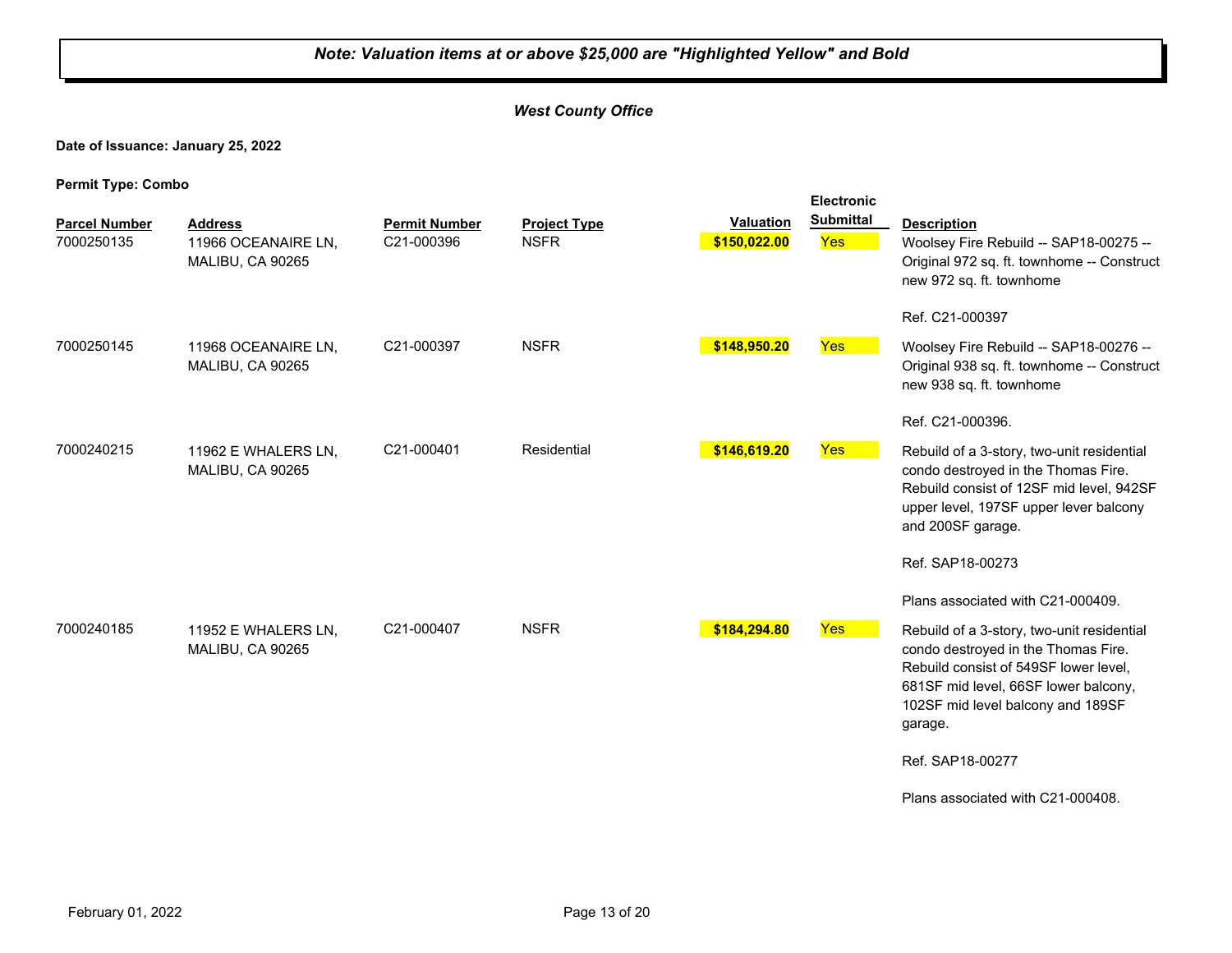#### *West County Office*

**Date of Issuance: January 25, 2022**

| r ernin rype. Oomoo                |                                                           | <b>Electronic</b>                  |                                    |                           |                         |                                                                                                                                                                                                                                                                                              |
|------------------------------------|-----------------------------------------------------------|------------------------------------|------------------------------------|---------------------------|-------------------------|----------------------------------------------------------------------------------------------------------------------------------------------------------------------------------------------------------------------------------------------------------------------------------------------|
| <b>Parcel Number</b><br>7000240195 | <b>Address</b><br>11956 E WHALERS LN,<br>MALIBU, CA 90265 | <b>Permit Number</b><br>C21-000408 | <b>Project Type</b><br><b>NSFR</b> | Valuation<br>\$146,619.20 | <b>Submittal</b><br>Yes | <b>Description</b><br>Rebuild of a 3-story, two-unit residential<br>condo destroyed in the Thomas Fire.<br>Rebuild consist of 12SF mid level, 942SF<br>upper level, 197SF upper level balcony<br>and 200SF garage.<br>Ref. SAP18-00278                                                       |
| 7000240205                         | 11958 E WHALERS LN,<br>MALIBU, CA 90265                   | C21-000409                         | <b>NSFR</b>                        | \$184,294.80              | <b>Yes</b>              | Plans associated with C21-000407.<br>Rebuild of a 3-story, two-unit residential<br>condo destroyed in the Thomas Fire.<br>Rebuild consist of 549SF lower level,<br>681SF mid level, 66SF lower balcony,<br>102SF mid level balcony and 189SF<br>garage.<br>Ref. SAP18-00274                  |
| 7000240245                         | 11968 E WHALERS LN.<br>MALIBU, CA 90265                   | C21-000410                         | <b>NSFR</b>                        | \$181,977.80              | Yes                     | Plans associated with C21-000401.<br>Rebuild of a 3-story, two-unit residential<br>condo destroyed in the Thomas Fire.<br>Rebuild consist of 532SF lower level,<br>681SF mid level, 66SF lower balcony,<br>105SF mid level balcony and 189SF<br>garage.<br>Plans associated with C21-000473. |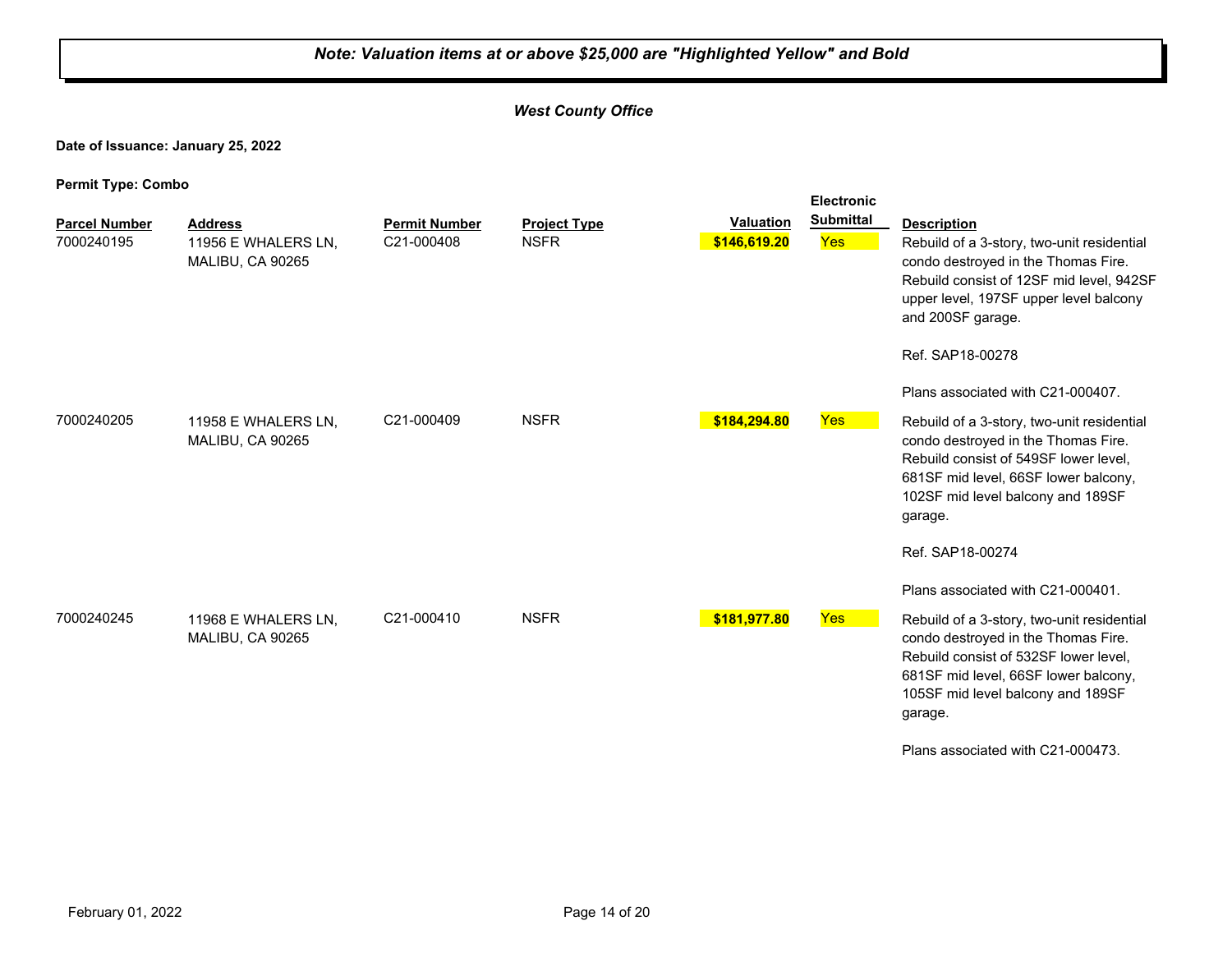#### *West County Office*

**Date of Issuance: January 25, 2022**

| . .<br><b>Parcel Number</b><br>7000240255 | <b>Address</b><br>11972 E WHALERS LN,<br>MALIBU, CA 90265 | <b>Permit Number</b><br>C21-000473 | <b>Project Type</b><br><b>NSFR</b> | <b>Valuation</b><br>\$146,716.80 | <b>Electronic</b><br><b>Submittal</b><br>Yes | <b>Description</b><br>Rebuild of a 3-story, two-unit residential<br>condo destroyed in the Thomas Fire.<br>Rebuild consist of 12SF mid level, 942SF<br>upper level, 201SF upper lever balcony<br>and 200SF garage.<br>Ref. SAP18-00272<br>Plans associated with C21-000410. |
|-------------------------------------------|-----------------------------------------------------------|------------------------------------|------------------------------------|----------------------------------|----------------------------------------------|-----------------------------------------------------------------------------------------------------------------------------------------------------------------------------------------------------------------------------------------------------------------------------|
| 0600360275                                | 2988 SOLIMAR BEACH<br>DR, VENTURA, CA 93001               | C21-001393                         | Residential                        | \$13,681.70                      | <b>Yes</b>                                   | Revision to C19-113: reconfigure bathroom<br>(121 SF) and create new bedroom within<br>existing space. Replace and relocate<br>water heater and FAU. Change out 15<br>windows and 3 exterior doors.                                                                         |
| <b>Permit Type: Electrical</b>            |                                                           |                                    |                                    |                                  |                                              |                                                                                                                                                                                                                                                                             |

| <b>Parcel Number</b> | Address                                 | Permit Number | <b>Project Type</b> | <b>Valuation</b> | <u>Submittal</u> | <b>Description</b>                                                            |
|----------------------|-----------------------------------------|---------------|---------------------|------------------|------------------|-------------------------------------------------------------------------------|
| 1530051195           | 377 PARADISE CR.<br>CAMARILLO, CA 93010 | E22-000049    | Residential         | \$0.00           | No               | Installation of roof mounted solar system,<br>7.810 kW, 22 panels, 1 Inverter |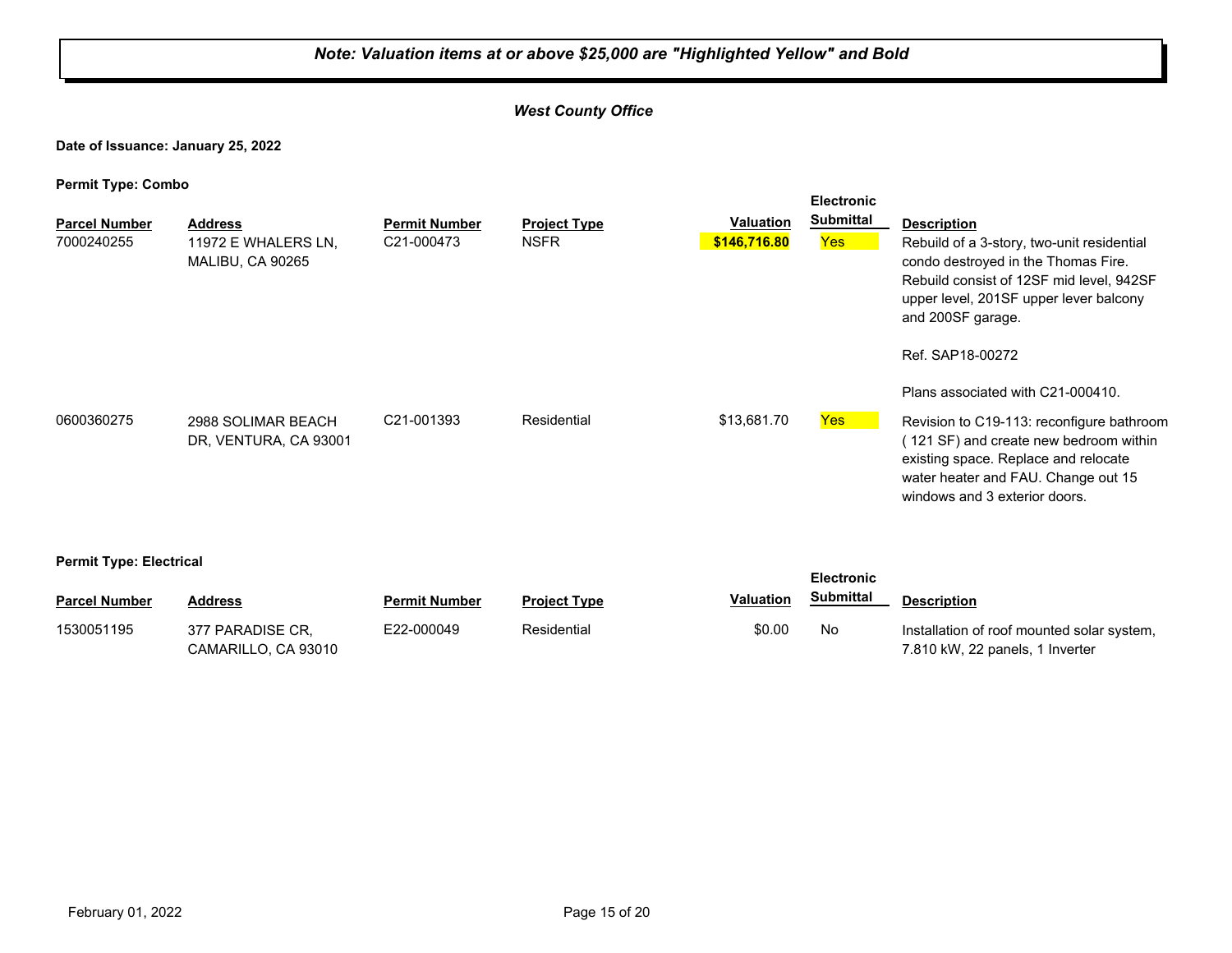## *West County Office*

#### **Date of Issuance: January 25, 2022**

#### **Permit Type: Mechanical**

| . .                  |                                         |                      |                     |                  | <b>Electronic</b> |                                    |
|----------------------|-----------------------------------------|----------------------|---------------------|------------------|-------------------|------------------------------------|
| <b>Parcel Number</b> | <b>Address</b>                          | <b>Permit Number</b> | <b>Project Type</b> | <b>Valuation</b> | <b>Submittal</b>  | <b>Description</b>                 |
| 1090292165           | 1010 GARRIDO CT,<br>CAMARILLO, CA 93010 | M22-000022           | Residential         | \$0.00           | No                | Replace 3,200 sq. ft. of duct work |
| 1450131090           | 873 ORANGE DR.<br>OXNARD, CA 93036      | M22-000023           | Residential         | \$0.00           | No                | Replace 1,600 sq. ft. of duct work |

#### **Date of Issuance: January 26, 2022**

#### **Permit Type: Building**

|                      |                                               |                      |                               |                  | <b>Electronic</b> |                                                                                                                   |
|----------------------|-----------------------------------------------|----------------------|-------------------------------|------------------|-------------------|-------------------------------------------------------------------------------------------------------------------|
| <b>Parcel Number</b> | Address                                       | <b>Permit Number</b> | <b>Project Type</b>           | <b>Valuation</b> | <b>Submittal</b>  | <b>Description</b>                                                                                                |
| 0310070085           | 115 CATALINA DR, OAK<br><b>VIEW. CA 93022</b> | B22-000032           | <b>Residential Alteration</b> | \$4,640.00       | No.               | Add additional comp shingles layer<br>$(2,000SF)$ to dwelling and 450SF to<br>detached garage. Add 250SF built up |

roofing to garage.

|                      |                                    |                      |                     |                  | <b>Electronic</b> |                                                                                                                                                                       |
|----------------------|------------------------------------|----------------------|---------------------|------------------|-------------------|-----------------------------------------------------------------------------------------------------------------------------------------------------------------------|
| <b>Parcel Number</b> | <b>Address</b>                     | <b>Permit Number</b> | <b>Project Type</b> | <b>Valuation</b> | <b>Submittal</b>  | <b>Description</b>                                                                                                                                                    |
| 0300030020           | 10820 REEVES RD, OJAI,<br>CA 93023 | C21-000373           | <b>NSFR</b>         | \$288,017,40     | <b>Yes</b>        | Thomas Fire Rebuild-Demolition of<br>existing residence and construct single<br>family residence 1,897 Sq. ft. with<br>attached 558 Sq. ft. carport Ref:<br>SAP17-361 |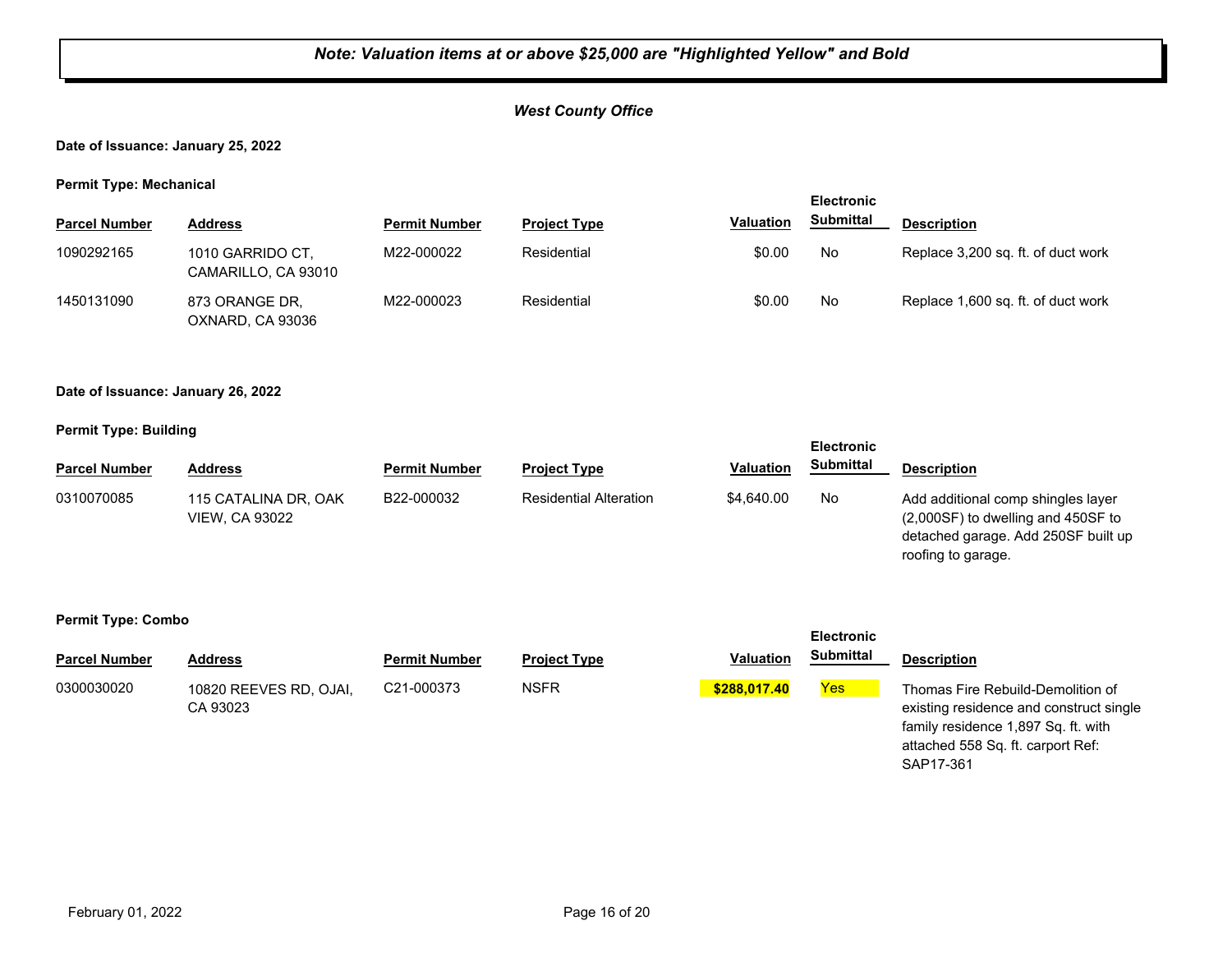#### *West County Office*

**Date of Issuance: January 26, 2022**

**Permit Type: Electrical**

|                      |                                   |                      |                     |                  | <b>Electronic</b> |                                                                    |
|----------------------|-----------------------------------|----------------------|---------------------|------------------|-------------------|--------------------------------------------------------------------|
| <b>Parcel Number</b> | Address                           | <b>Permit Number</b> | <b>Project Type</b> | <b>Valuation</b> | <b>Submittal</b>  | <b>Description</b>                                                 |
| 2060163200           | 103 GLENDALE.<br>OXNARD, CA 93035 | E21-000388           | Residential         | \$2,040.00       | No                | Remove and replace existing 125 AMP<br>Meter Main Panel Per S.C.E. |

#### **Date of Issuance: January 27, 2022**

| <b>Parcel Number</b> | <b>Address</b>                         | <b>Permit Number</b> | <b>Project Type</b>           | Valuation  | <b>Electronic</b><br><b>Submittal</b> | <b>Description</b>                                                                                                                                        |
|----------------------|----------------------------------------|----------------------|-------------------------------|------------|---------------------------------------|-----------------------------------------------------------------------------------------------------------------------------------------------------------|
| 0320221165           | 11521 N OAKCREST AV,<br>OJAI, CA 93023 | B22-000054           | <b>Residential Alteration</b> | \$5,780.00 | No                                    | Reroof 3,400SF comp shingles to<br>dwelling.                                                                                                              |
| 0320081195           | 1143 WOODLAND AV,<br>OJAI, CA 93023    | B22-000055           | <b>Residential Alteration</b> | \$5,440.00 | No                                    | Reroof 3,200SF comp shingles to<br>dwelling.                                                                                                              |
| 1330032070           | 183 MONTGOMERY AV,<br>OXNARD, CA 93036 | B22-000056           | Change of Occupancy           | \$0.00     | No                                    | Change of tenant, No T.I. to building is<br>proposed.<br>Type of Use: B, Size: 350SF<br><b>Business Type: Mortgage Broker</b><br>Name: Loan Warehouse LLC |
| 1330032070           | 183 MONTGOMERY AV,<br>OXNARD, CA 93036 | B22-000057           | Change of Occupancy           | \$0.00     | No                                    | Change of tenant, No T.I. to building is<br>proposed.<br>Type of Use: B, Size: 350SF<br><b>Business Type: Real Estate Broker</b><br>Name: Greenbox Realty |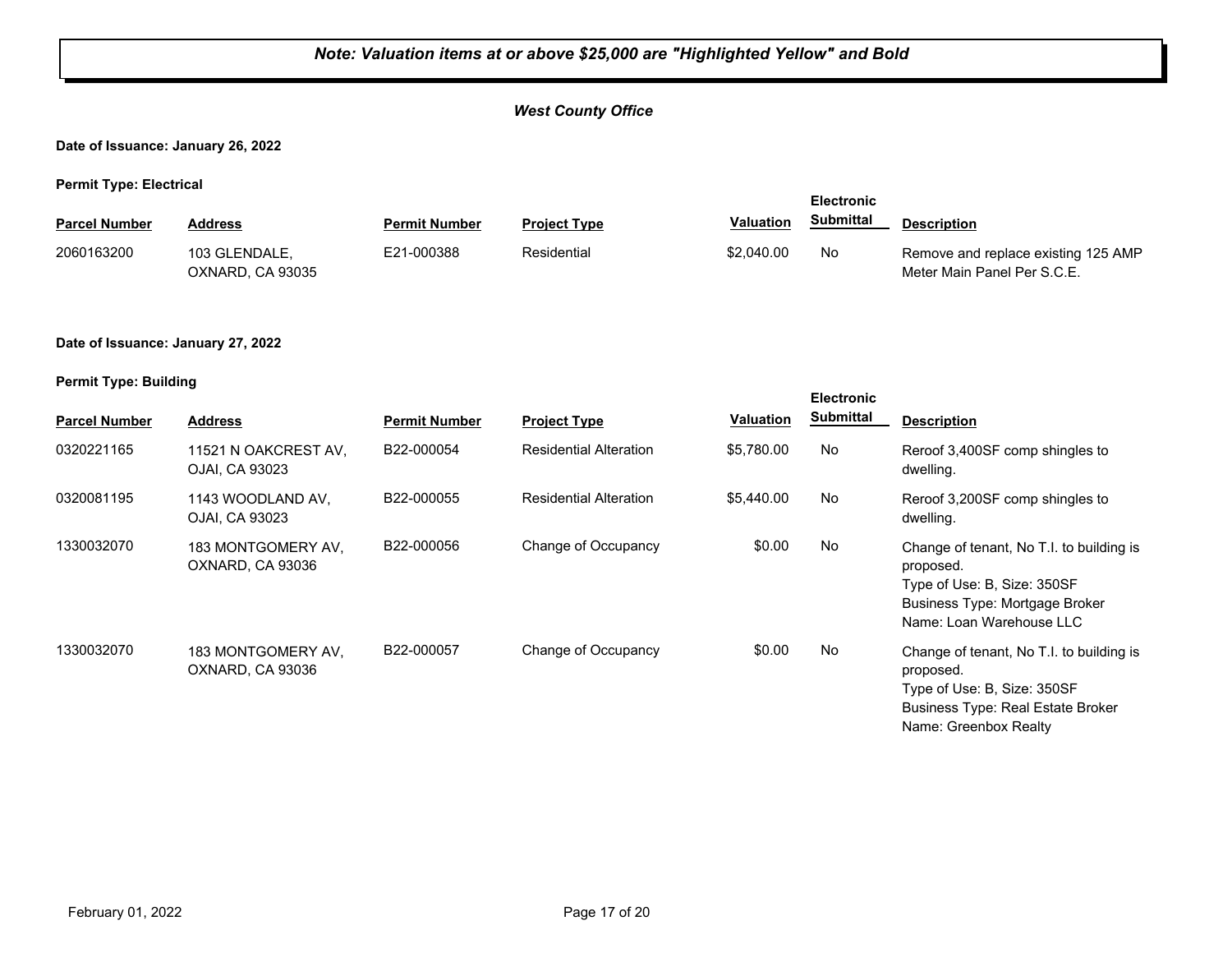#### *West County Office*

**Date of Issuance: January 27, 2022**

**Permit Type: Combo**

| <b>Parcel Number</b> | <b>Address</b>                       | <b>Permit Number</b>    | <b>Project Type</b> | Valuation   | <b>Electronic</b><br><b>Submittal</b> | <b>Description</b>                                                                                                                                                                                                               |
|----------------------|--------------------------------------|-------------------------|---------------------|-------------|---------------------------------------|----------------------------------------------------------------------------------------------------------------------------------------------------------------------------------------------------------------------------------|
| 0240042040           | 1187 CREEK RD, OJAI,<br>CA 93023     | C21-000536              | PoolSpa             | \$32,815.10 | Yes                                   | Construction of a new 392SF pool using<br>standard plan #7-2019 with automatic pool<br>cover.                                                                                                                                    |
| 2060263050           | 3951 SUNSET LN,<br>OXNARD, CA 93035  | C21-000810              | <b>NSFR</b>         | \$16,262.10 | Yes                                   | Convert interior space to an ADU. (521SF)                                                                                                                                                                                        |
| 7000110335           | 11837 ELLICE ST.<br>MALIBU, CA 90265 | C22-000061              | Residential         | \$2,662.80  | <b>No</b>                             | (1) 48sf sliding door replacement, 2<br>exhaust fan, 1 hood, upgrade two<br>restroom 10 can lights                                                                                                                               |
| 0900094230           | 11208 ASTER ST,<br>VENTURA, CA 93004 | C <sub>22</sub> -000065 | Residential         | \$9,510.00  | No                                    | permit to abate violation CV-0017<br>remodeling kitchen new drywall and<br>insulation 304 sf, demo partition wall in<br>kitchen, replace sink, 20 electrical<br>fixtures, relocate plumbing line for sink, 1<br>new kitchen hood |

#### **Permit Type: Plumbing**

|                      |                                        |                      |                     |                  | <b>Electronic</b> |                                                                  |
|----------------------|----------------------------------------|----------------------|---------------------|------------------|-------------------|------------------------------------------------------------------|
| <b>Parcel Number</b> | <b>Address</b>                         | <b>Permit Number</b> | <b>Project Type</b> | <b>Valuation</b> | Submittal         | <b>Description</b>                                               |
| 0900132365           | 11364 VIOLETA ST.<br>VENTURA, CA 93004 | P22-000013           | Residential         | \$0.00           | No                | Replace main gas line from meter to<br>house and all applicances |

**Date of Issuance: January 28, 2022**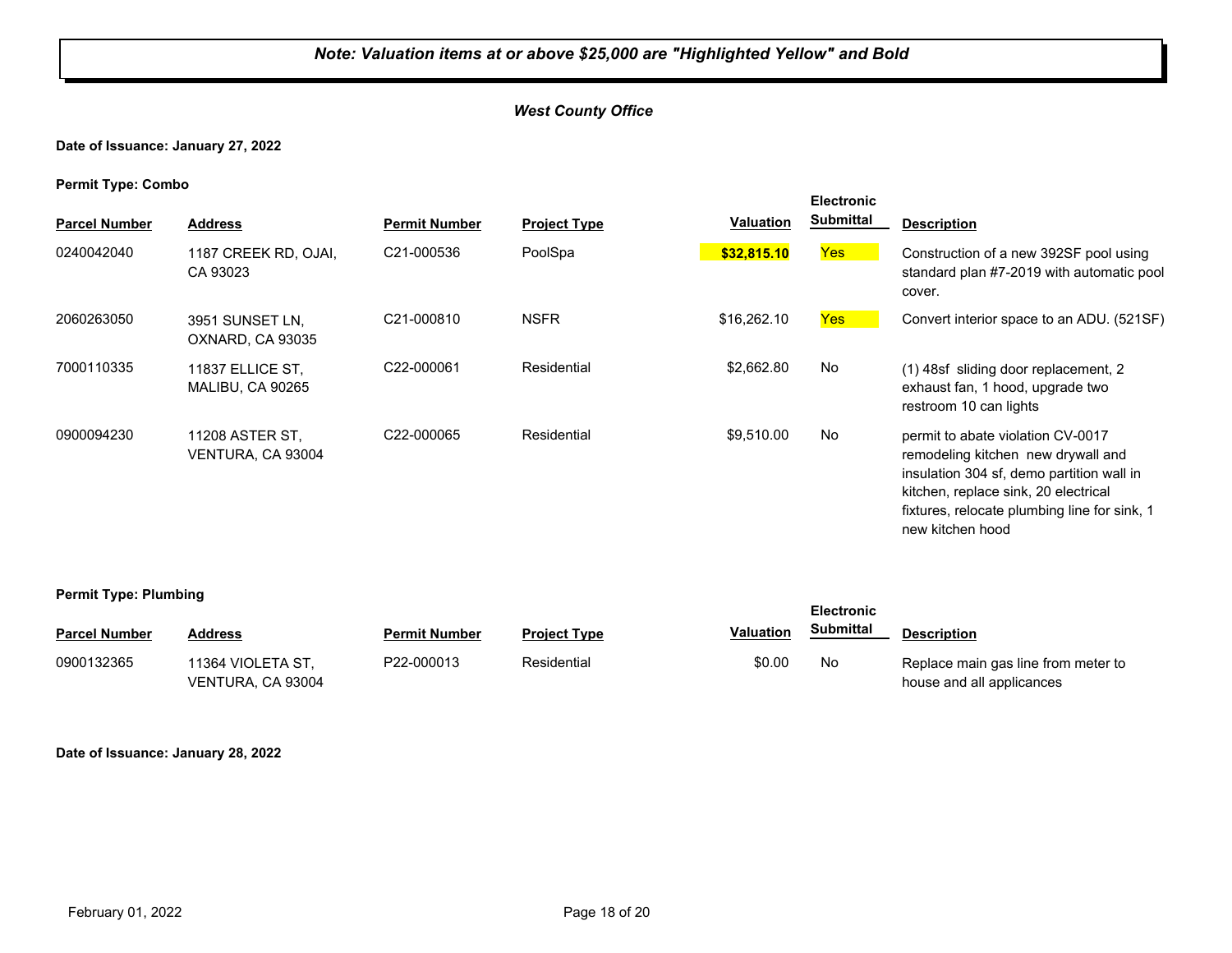|                                                        | Note: Valuation items at or above \$25,000 are "Highlighted Yellow" and Bold |                      |                                                       |                  |                                       |                                                                                                                        |  |  |  |
|--------------------------------------------------------|------------------------------------------------------------------------------|----------------------|-------------------------------------------------------|------------------|---------------------------------------|------------------------------------------------------------------------------------------------------------------------|--|--|--|
|                                                        |                                                                              |                      | <b>West County Office</b>                             |                  |                                       |                                                                                                                        |  |  |  |
|                                                        | Date of Issuance: January 28, 2022                                           |                      |                                                       |                  |                                       |                                                                                                                        |  |  |  |
| <b>Permit Type: Electrical</b><br><b>Parcel Number</b> | <b>Address</b>                                                               | <b>Permit Number</b> | <b>Project Type</b>                                   | <b>Valuation</b> | <b>Electronic</b><br><b>Submittal</b> | <b>Description</b>                                                                                                     |  |  |  |
| 2060221230                                             | 3232 OCEAN DR.<br>OXNARD, CA 93035                                           | E22-000060           | Residential                                           | \$0.00           | No                                    | replace 2 surface mounted dual meter 100<br>amp main panel, replace 4 meter sockets,<br>replace (4) 100 amp sub panels |  |  |  |
|                                                        |                                                                              |                      | West County Office Valuation Subtotal: \$2,559,750.90 |                  |                                       |                                                                                                                        |  |  |  |

Ъ

**Total Unincorporated Weekly Valuation: \$3,046,244.10**

Е